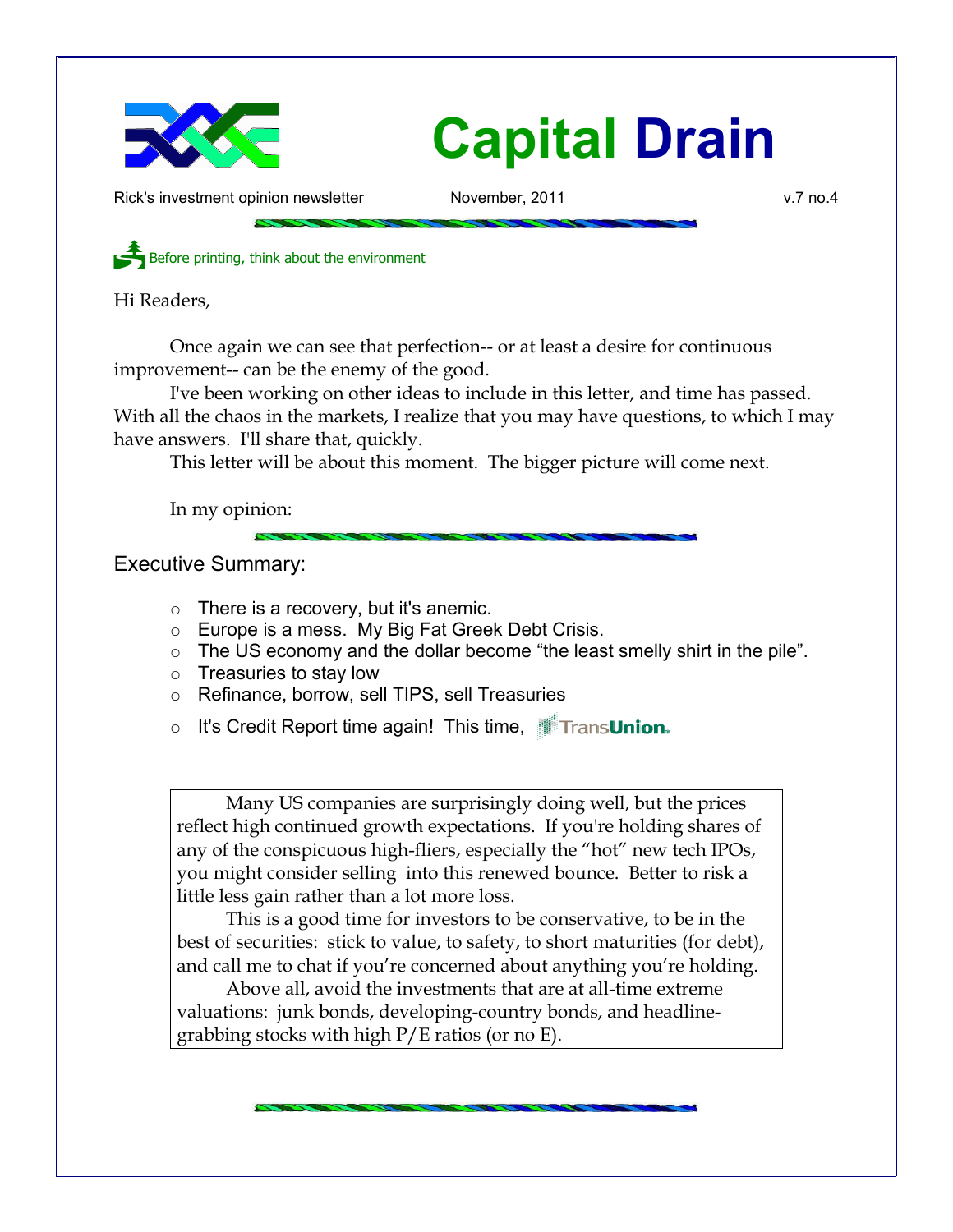The Details:

"Political economy is a mere skeleton unless it has a little human covering, and filling out, a little human bloom upon it, and a little human warmth in it."<sup>[1](#page-1-0)</sup> - Charles Dickens

I'm sure you've noticed, the worlds are chaotic. The political world, the macroeconomic world, and the investment world are all being roiled by major unprecedented events. To put it mildly, that makes investing difficult.

First off: I do not believe any of the dire predictions for the US economy. It is weak, but recovering slowly, as I'll describe in a moment.

Second: I'm still happily holding my selection of strong dividend-paying stocks that I described just over a year ago in the **October** 2010 letter (bottom of p.5). Dividends have been paid (around 4% yield), some have been raised, and as a group the stocks have appreciated by about 5.25%. Nine percent total may not be as fun as the good old days, but it is very good for these days. I'm sticking with it.

Third: Yes, Greece is in deep deep trouble, and Europe is going to suffer too.

Fourth: The failure of the Congressional Super-committee was all but designed in, certainly not a surprise or a market-moving event.

About our recovery: Despite a faction in the House of Representatives that's doing its darnedest to be unhelpful, we are still recovering, but sloooooowly.

The Conference Board's widely cited Index of Leading Economic Indicators (LEI) continues to rise sharply. They don't let people quote the data or graphs, but you ca[n](http://www.conference-board.org/pdf_free/press/PressPDF_4341_1321607143.pdf) [see the latest report here.](http://www.conference-board.org/pdf_free/press/PressPDF_4341_1321607143.pdf)

The Federal Reserve (which is not, in fact, the Root of All Evil) have their own leading indicator series, which they share freely.

FRB Leading Econ. Indicator Fall and Recovery in Five Recessions



surely recall, a leading economic indicator is a composite of measurable economic variables that tend to move

As you

up or down before the overall

<span id="page-1-0"></span>1 Charles Dickens, "On Strike", Household Words: A Weekly Journal no. 203 (February 11,1854)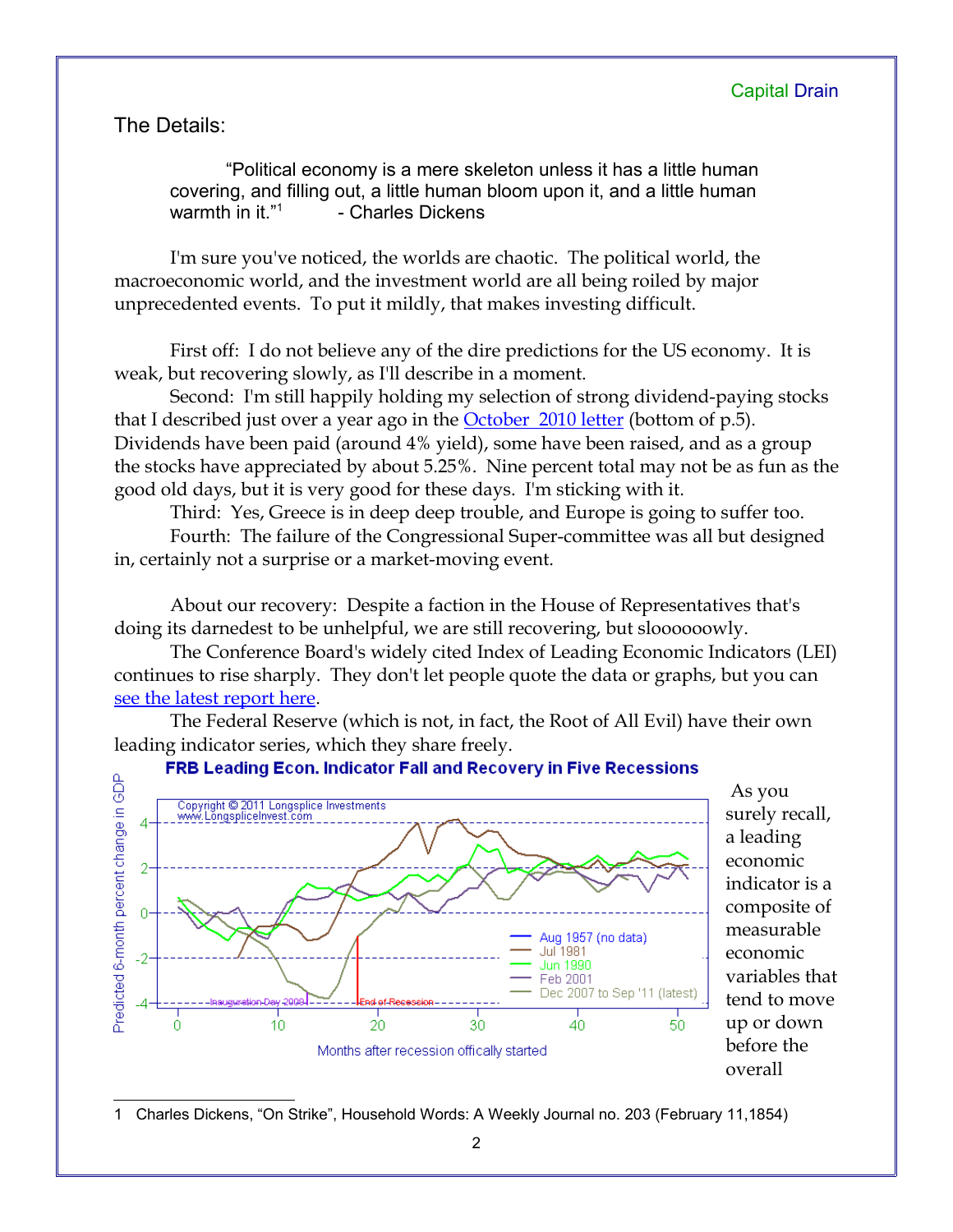economy moves that direction. During a recession, a leading indicator will start to rise well before the economy is perceptibly improving. In the chart above, rising values mean that the economy will likely be getting better (or getting worse more slowly), while values above 0 indicate actual expected growth, actual improvement. About 24 months into our current recession, we crossed back into real growth. We've kept growing, in fits and starts but with no backsliding. As you can see, the rate of growth is slower than in any of the other example recessions. Still, growth is growth. That's what we need.



One crucial component of the LEI is the rate of job loss in the economy. This is measured via the new unemployment insurance claims each week. This has been improving, but it's still running at a higher (worse for

everyone) rate than during the "jobless" recovery of the early- to mid- Noughties. Other recent **Real GDP Fall and Recovery in Five Recessions** 

recoveries were already back to prerecession normal levels by this point. In the simplest terms, the GDP, the level of economic activity, is back to the pre-recession



20

30

Months after peak

level. However, that ignores the fact that the population has been rising. Adjusting for population, the per-capita GDP is still far below the pre-recession level. That measure is consistent with real workers' experience of the economy. It is still low, and the real per-capita growth is painfully slow.

 $10<sup>10</sup>$ 

Ö

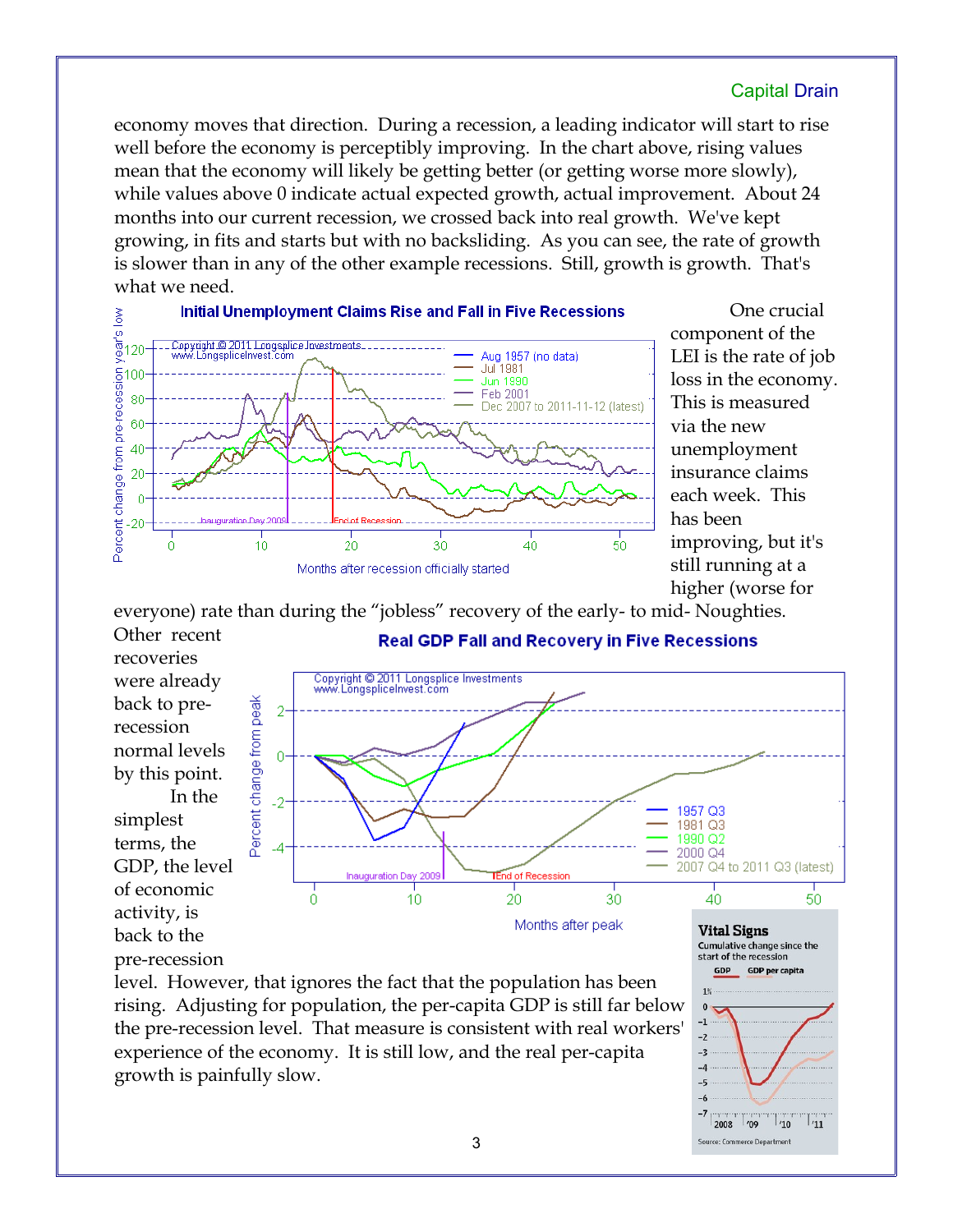#### Copyright @ 2011 Longsplice Investments www.LongspliceInvest.com Percent change from peak 0 Aug 1957 Jul<sup>1</sup>981 **Jun 1990** Feb 2001 Dec 2007 to Oct '11 (latest) Δ 200 Inauduration Dav  $\dot{20}$ 30. 40. 50 Ó  $10<sup>10</sup>$ Months after peak

Capital Drain

Finally, there are (or aren't) jobs. Employment always rises well after a recovery has begun. This time, the fall was the worst since the Great Depression, and the rise

Non-Farm Payroll Employment Fall and Recovery in Five Recessions

has been the slowest as well. Two years after the lowest point, the jobs total is still lower than the lowest point of the previous recessions. This is one reason why it doesn't seem like a recovery at all to so many workers.

All that sounds bad, and it's clearly not good. Still, it is improving. With no useful assistance coming from the split Congress, what we see now is probably what we'll still be looking at next November: slow growth, and many workers who will have been unemployed for yet another full year. With luck, we'll get election results that can pick up the pace after the new Congress is sworn in in January 2013.

The main wild card in the US prognosis is Europe. If the European governments do their jobs tolerably, they'll muddle through too, although in even worse shape than here. If they make a critical error, or if a key political block decides to block real solutions in favor of theoretical perfection, then it could be worse.

I expect that they'll muddle through.

For all our troubles, the rest of the world's investors still appreciate the US economy's strength. You can call it the least smelly shirt in the laundry basket, but the fact is that all the big economies have problems, and the US is still the richest. Most important, the dollar is still the world's reserve currency.

Why does that matter? Greece, or even France, can't print Euros to pay interest on their debts while they sort out renewed growth. The US can. There is no actual chance of a US debt default, politics notwithstanding.

That means that investors here and around the world see the US as the safest place to invest. You'd think our troubles, implying the treat of printing dollars, would devalue the dollar in world markets, right? Quite the opposite. It's been rising against all except China's Yuan (still manipulated "managed") or Japan's Yen (still a truly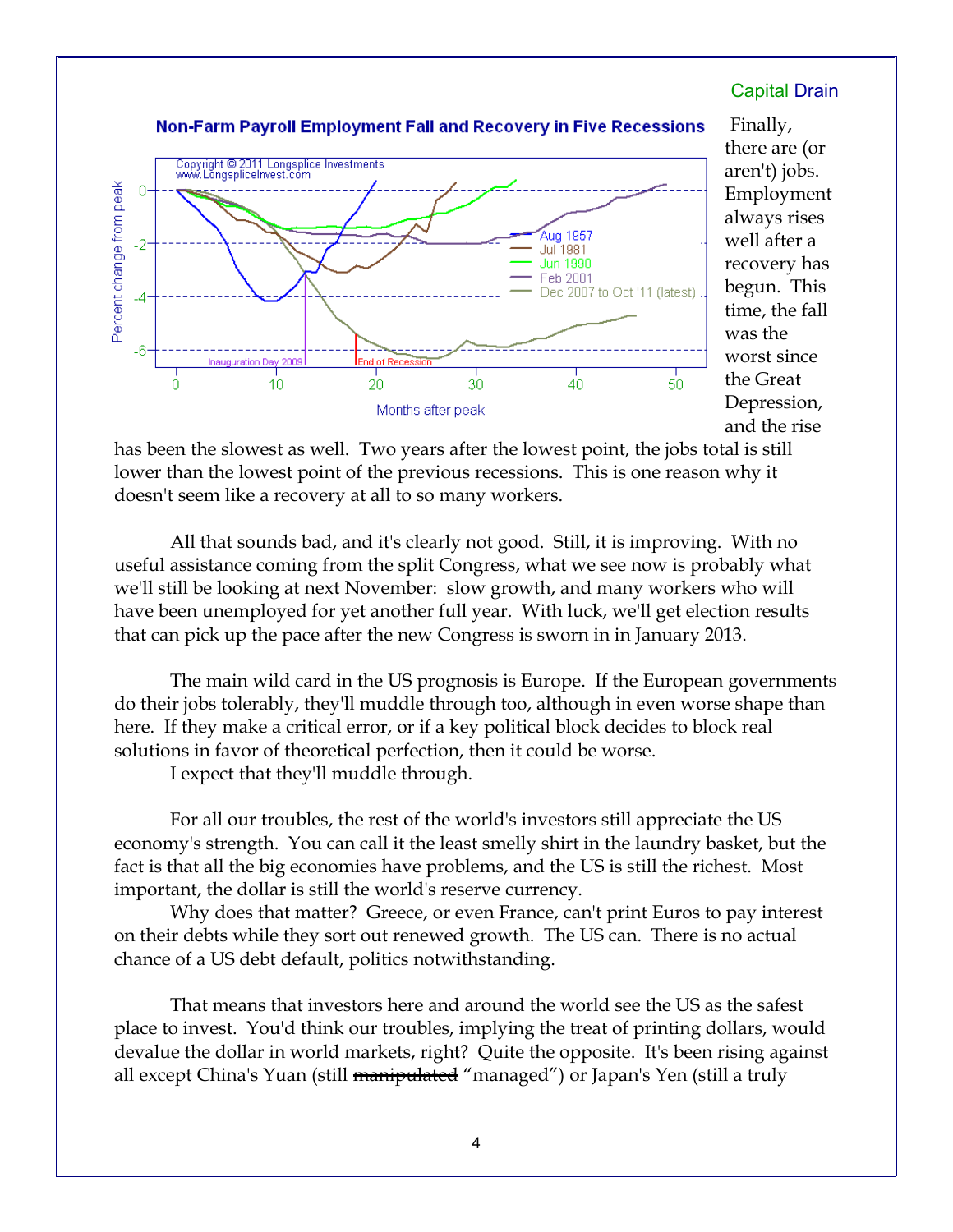comatose economy.) I agree; that's why I'm keeping my money here, rather than diversifying worldwide, as I usually do.



The interest rate you can earn on Treasury debt is laughably low. It's

pile. They're safe, and the loss of value to inflation (which most investment managers gloss over anyway, BTW) is considered worthwhile as an insurance premium.

This is a big problem for savers, and for retirees who are trying to live off the interest from their savings. It's a guaranteed slow loss, drawing down the principal and losing buying power. IMO they'd be better off in dividend-paying stocks, despite the possibility of a capital loss.

Speaking of capital losses-- what happens when interest rates go back up, as they someday must? Capital losses for bond holders. The price of the bonds goes down as the interest rate goes up. They probably won't go up anytime soon, but they will eventually.

Is there any good side to that? Brett Arends of SmartMoney.com suggests a few. First of all, he agrees: sell Treasuries, sell TIPS.<sup>[2](#page-4-0)</sup> They're dead money, waiting to become losses.

Anything else, Brett? Yes! Refinance your mortgage, if you have one, and still have good credit. Borrow, if you have productive uses for money. Lock in the low rates, while you can. And of course, cut costs. A penny saved remains a penny earned.

This is important. It's **Credit Check** time again. I sincerely hope that my regular reminders and simplified instructions are helping you to check your credit report regularly.

<span id="page-4-0"></span><sup>2</sup> Brett Arends, "Dark Days: 10 Money Moves to Make Now", SmartMoney.com, 23 Sep 2011, Dow Jones & Company, 23 Sep 2011 <http://www.smartmoney.com/invest/strategies/crash-ahead-tensmart-moves-to-make-now-1316718981677>.